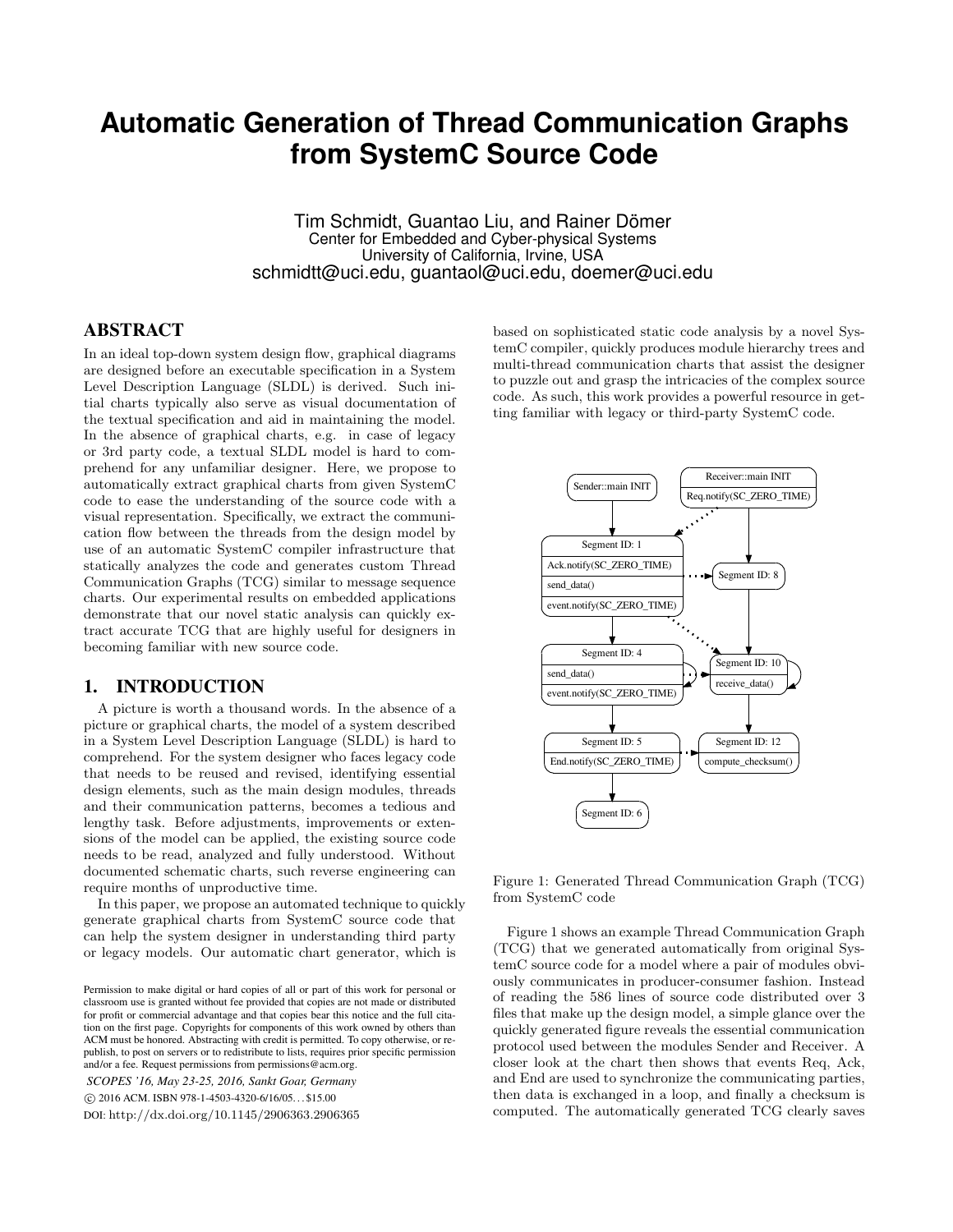the designer precious time in understanding the model. The key contributions of this paper are as follow:

- We developed a dedicated compiler to analyze the structural and behavioral aspects of legacy SystemC code.
- We integrated the SystemC discrete event simulation semantics in the analysis.
- We designed a novel algorithm to extract communication patterns and illustrate them in form of a chart.
- We demonstrated the capabilities of our project on a 3rd party library and an abstract AMBA bus model.
- We contribute our SystemC compiler to the open source community.

## 1.1 Related work

Static analysis of source code has been discussed in various works. CARH [1] is an architecture for validating systemlevel designs. The software documentation generation tool Doxygen [2] and other open source tools generate a XML representation of source code. Our work differs in that we analyze and identify the structural and behavioral aspects of the model. Specifically, we focus on the communication pattern in a given design. We utilize the knowledge of Discrete Event Simulation (DES) semantics to achieve a deeper recognition of the design. In comparison, general purpose tools like Doxygen cannot handle this task. The missing sensitivity to the SystemC semantics does not allow deeper analysis. Doxygen is familiar with C++ constructs like classes, templates, functions, and other concepts. However, the tool is not trained to analyze modules, channels, and event notifications and cannot extract communication.

A very similar tool is the systemc-clang framework [3] for static analysis of SystemC models which generates an intermediate representation of RTL and TLM designs. systemcclang can identify communication properties (callback function name, socket name, payload information, ...) through static analysis in TLM 2.0 style. Their compiler recognizes communication function calls. The attributes of the communication type are analyzed through the function parameters. However, we are analyzing the port binding, linked channels, and communication peers as well. Thus, our approach is designed for static analysis of structural and behavioral communication charts among the threads in the model.

PinaVM [4] is a tool which bases on LLVM to extract structural information. This work is inspired from [5]. Scoot [6] is a tool for type checking to gain faster simulation via code re-synthesis.

A Segment Graph was first proposed in [7] for out-of-order scheduling to speedup simulation in context of the SpecC language, and later [8] to detect race conditions and parallel execution conflicts. In contrast, we are generalizing the concept of the Segment Graph for SystemC and aim at extracting communication graphs from source code.

The rest of this paper organized as following. We introduce the TCG in Section 2. Following, in Section 3 we explain how to generate a TCG from a Segment Graph. Our experiments are presented in Section 4, followed by a summary and future work in Section 5.

## 2. THREAD COMMUNICATION GRAPH

The design process of embedded systems typically requires combining various in-house modules and third party components, each of which the system designer needs to become familiar with. Minimizing the time to study new parts is critical, so the designer needs to focus on the essential aspects, including the communication and causal chain of composed components. Tools like Doxygen can generate call graphs to illustrate the software function hierarchy. However, these tools are agnostic to the system design semantics. To be effective, SystemC constructs for structure and communication need to be recognized and properly represented.

The problem of missing semantic analysis is illustrated in Figure 2. Two functions are shown in Figure 2a, independent entities, as software tools would see them. When SystemC semantics are applied, threads and events can be identified and the chart in Figure 2b can visualize the synchronization between the two threads. Even more so, we can utilize the knowledge of Discrete Event Simulation (DES) semantics and explicitly show the communication and timing dependencies between the two threads.

Figure 2c shows the resulting graph when wait() is correctly represented as a construct that incurs a delay due to the underlying multi-thread scheduling. For the remainder of this paper, we will refer to this as a segment boundary that separates the segments of code that SystemC semantics imply as being executed without interruption. We will formally define the corresponding Segment Graph below in Section 3.

In Figure 2c, the solid edges show the flow of thread execution over individual segments, whereas the event notification dependencies are indicated by dashed lines. Here, segment A notifies event e1 for which segment  $D$  is waiting. Thus, the designer can see immediately that segment D must be executed before segment B.

Please note that for this analysis references and port mappings of events must be resolved as well. For this, our approach generates an instance tree over the entire design hierarchy so that shared variables can be correctly disambiguated.

## 3. STATIC COMPILER ANALYSIS

At the core of our SystemC visualization is the Recoding Infrastructure for SystemC (RISC), an advanced compiler framework for analyzing, executing and instrumenting SystemC models.

## 3.1 RISC Compiler Infrastructure

Figure 3 shows the software stack of RISC. On top of a  $C/C++$  software foundation, we selected the ROSE compiler [9] and its internal representation (IR) to generate and maintain an abstract syntax tree (AST) of the design model and the SystemC library. Our SystemC IR layer represents SystemC constructs, such as modules, channels, instances, threads and ports, explicitly (similar to [3]). On top of this, we have placed our Segment Graph Generator which analyses and visualizes thread execution and synchronization.

Our Segment Graph Generator is a parameterizable algorithm to extract segments of a given scope for a program (e.g. function foo in Figure 4a). Formally, a Segment Graph [7] consists of segment nodes and transition edges. A segment includes all reachable code from a *segment bound*ary. Segment boundaries are generally user defined and can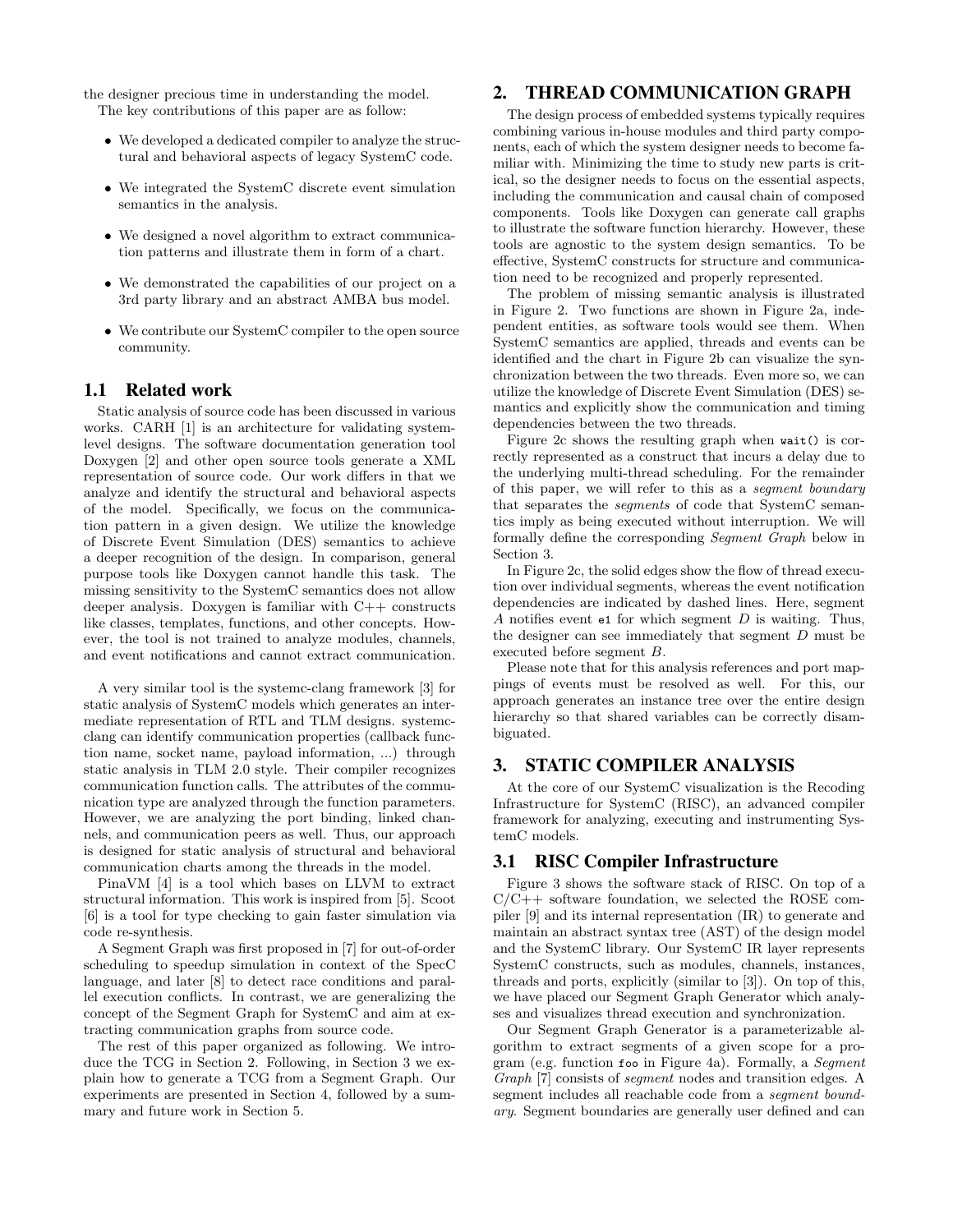

Figure 2: Analysis of communicating threads



Figure 3: Software Stack



(a) Source Code (b) Segment Graph[wait]

Figure 4: Recoding Infrastructure for SystemC (RISC)

be any functions calls or control flow statements (e.g. if, while, ...). Here, we use wait() as boundary, since we are interested in the flow of time with synchronization dependencies.

The edges in a Segment Graph are defined by control flow transitions. A transition exists between two segments  $S_1$ and  $S_2$  if segment  $S_2$  can be reached after segment  $S_1$  (e.g. wait(line6) to wait(line12) in Figure 4b).

Figure 4b shows an example Segment Graph where the only segment boundary is the function call of wait() (aka. Segment Graph[wait]). The corresponding input code for this graph is listed in Figure 4a. Note that the expression  $z = z * z$ ; is part of both segments wait(line2) and wait(line6) because it can be reached from both wait() boundaries.

Note that our Segment Graph Generator differs in key aspects from the work in [7]. First, the user can parameterize the segment graph with any chosen segment boundaries (in [7] boundaries are hard coded). For instance, if the user selects all control flow statements as segment boundaries, the output will be a classic control flow graph (CFG). Alternatively, if we choose scheduler entry points (i.e. wait) as the segment boundaries, we obtain a Segment Graph for analysis of Discrete Event Simulation (DES) semantics. Second, our RISC compiler can handle recursive function calls which was not possible before. Third, we can process jump statements break and continue, as well as multiple return statements from functions. Before, valid input code could not include these statements. Also, expressions which have an undefined evaluation order will be properly ordered into a fixed sequence to avoid ambiguity. For instance, the expression x=a+f()+b; does not specify if the read access to the variables or the function call executes first. The RISC compiler translates this into  $int t=f()$ ;  $x=a+t+b$ ; where the function call always happens before the variable read.

#### 3.2 Segment Graph Generator

The algorithm of our Segment Graph Generator is described in Listing 1 by the recursive function build\_graph. The first parameter curr\_stmt is the statement which will be processed next. The set curr\_segs contains the segments which will consume the current statement. For instance, while processing the assignment  $z=z*z$  in Figure 4 the set curr\_segs is  $\{wait(line2), wait(line6)\}$ , so the expression will be added to both segments. The break and continue statements represent an unconditional jump in a program. If we hit these keywords, the segments in curr\_segs will be moved into the associated set break\_segs or continue\_segs, respectively. After completing the corresponding loop or switch statement, all segments in break\_segs or continue\_segs will be moved back to the curr\_segs set.

For simplicity, we illustrate the processing of function calls and loops in Figure 5 and Figure 6, respectively. Figure 5 shows how the build\_graph algorithm handles function calls. In step 1 the dotted circle represents the segment set cur\_segs. The algorithm will detect the function call and check if the function is already analyzed. If not and it is the first time, the function will be analyzed separately, as shown in step 2. Otherwise, the algorithm reuses the cached graph for the particular function. Finally, each expression of segment 1 will be joined into each individual segment in the segment set 0. Segment 4 and 5 represent the new set cur\_segs.

Correspondingly, Figure 6 shows the loop analysis for a while loop. Again in step 1 the dotted circle represents the segment set cur\_segs. The algorithm detects the while statement and analyzes the loop body separately. The graph for the body of the loop is shown in step 2. Afterwards, each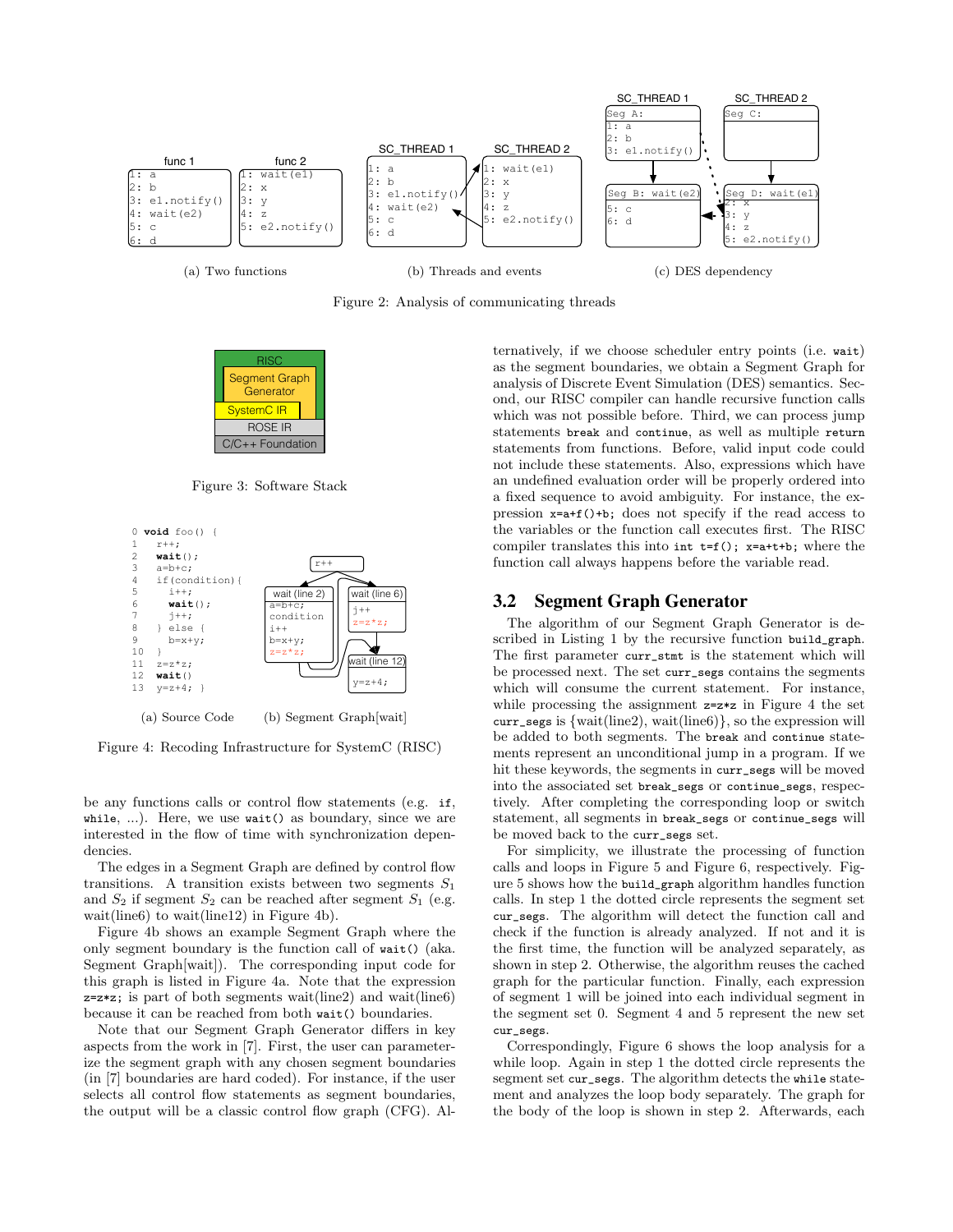

Figure 5: Function call processing



Figure 6: Loop processing

expression of segment 1 will be joined into the segment set 0. The new set  $cur\_segs$  is the joined set of  $0+1$ , 4, and 5. Note that we have to consider set  $0+1$  for the case that the loop is not taken.

```
1 SegSet build_graph ( curr_stmt , curr_segs ,
      break_segs , SegSet continue_segs ) {
      if ( isBoundary ( curr_stmt ))
5 Segment new_seg; SegSet result (new_seg)
        foreach (seg in curr_segs)
          add_edge (seg, new_seg)
        return result
10 if ( is Basic Block ( curr stmt ))
        foreach (stmt in curr stmt)
          cur_segs = build_graph ( stmt , curr_segs ,
                           break_segs , continue_segs )
        return cur_segs
15
      if ( isIfStmt ( curr_stmt ))
        add_expression ( if_condition , curr_segs )
        new_seg_set_1
           = build_graph ( if_body , curr_segs ,
20 break_segs , continue_segs )
        new_seg_set_2
           = build_graph ( else_body , curr_segs ,
                 break_segs , continue_segs )
        return join ( new_seg_set_1 , new_seg_set_2 )
25
      if ( isBreakStmt ( curr_stmt ))
        break_segs = join ( break_segs , current_segs )
        curr_segs . clear
        return curr_segs
30
      if ( isContinueStmt ( curr_stmt ))
        continue_segs = join ( continue_segs ,
                              current_segs )
        curr_segs . clear
35 return curr_segs
      if ( isExpression ( curr_stmt ))
        if (isFunctionCall (curr_stmt))
           // see Figure 5
40 else
          add_expression ( stmt , curr_segs )
          return curr_segs
    }
```
Listing 1: Algorithm of Segment Graph Generator

## 3.3 Thread Communication Graph

Based on the generated Segment Graph, we then extract the TCG to aid designers who face legacy code that needs to be reused and revised. For this, we identify and pair the synchronization and communication points in the individual scheduling steps in the design.

The Segment Graph already determines which code elements are potentially executed in any given scheduling step. However, we have to add the edges for the identified synchronization and communication points. Specifically for event notifications, we have to analyze the notify() and wait() function calls in each segment. Additionally, we need to identify any channel communication calls, e.g read() and write(). Finally, the mapped channels and events are followed and matched through the design hierarchy.

#### *3.3.1 Port Mapping*

SystemC ports provide a flexible interface to send and receive data via mapped channels (or other mapped ports). While the indirect function calls via ports to channel methods are a powerful modeling feature, it is difficult to follow the actual flow of control in unfamiliar code. Here, our RISC compiler can help and determine which port is mapped to which channel, including for cases where this mapping goes through multiple levels of the design hierarchy.

To resolve port mappings, two steps are required. First, a port needs to be unambiguously identified in the hierarchy of the design. Second, we have to follow the module hierarchy to find the mapped channel.

For step 1, we identify a port in the design through a so-called instance path. An instance path is a list of tuples where each tuple contains a scope and an instance. For example, the path to a port DataIn could be [GlobalScope::top]  $\rightarrow$  [Top::platform]  $\rightarrow$  [Platform::datain]  $\rightarrow$  [DataIn::port1]. Note that the instance path uniquely identifies a port, even if there are multiple instances of this port in the module hierarchy.

For step 2, we use the instance path to identify the mapped channel. Specifically, we analyze the mapping between a tuple and its successor. Here, we check the module constructor and identify the mapping to a channel or another port, and repeat the process as needed. In each iteration we go up in the instance tree until the port is mapped to a channel.

#### *3.3.2 Event and Reference Mapping*

SystemC threads use events for synchronization with each other. If the synchronizing threads are in the same module, a shared event variable in the module can be used. However, if threads have to synchronize across module boundaries, an event at a higher level in the hierarchy is needed, which is typically mapped via references.

Here, we can determine the reference mapping in the same fashion as the port mapping. We describe the event by an instance path and go up the path until the reference is mapped to an actual variable.

#### *3.3.3 Handling of Loops*

Loops are naturally present in virtually all algorithms and clearly need to be supported by our source code analysis. However, general loops can also lead to complex control flows that are difficult to represent cleanly in visual graphs. For the purpose of our TCG, we aim at a loop abstraction that simplifies the understanding of the protocol between the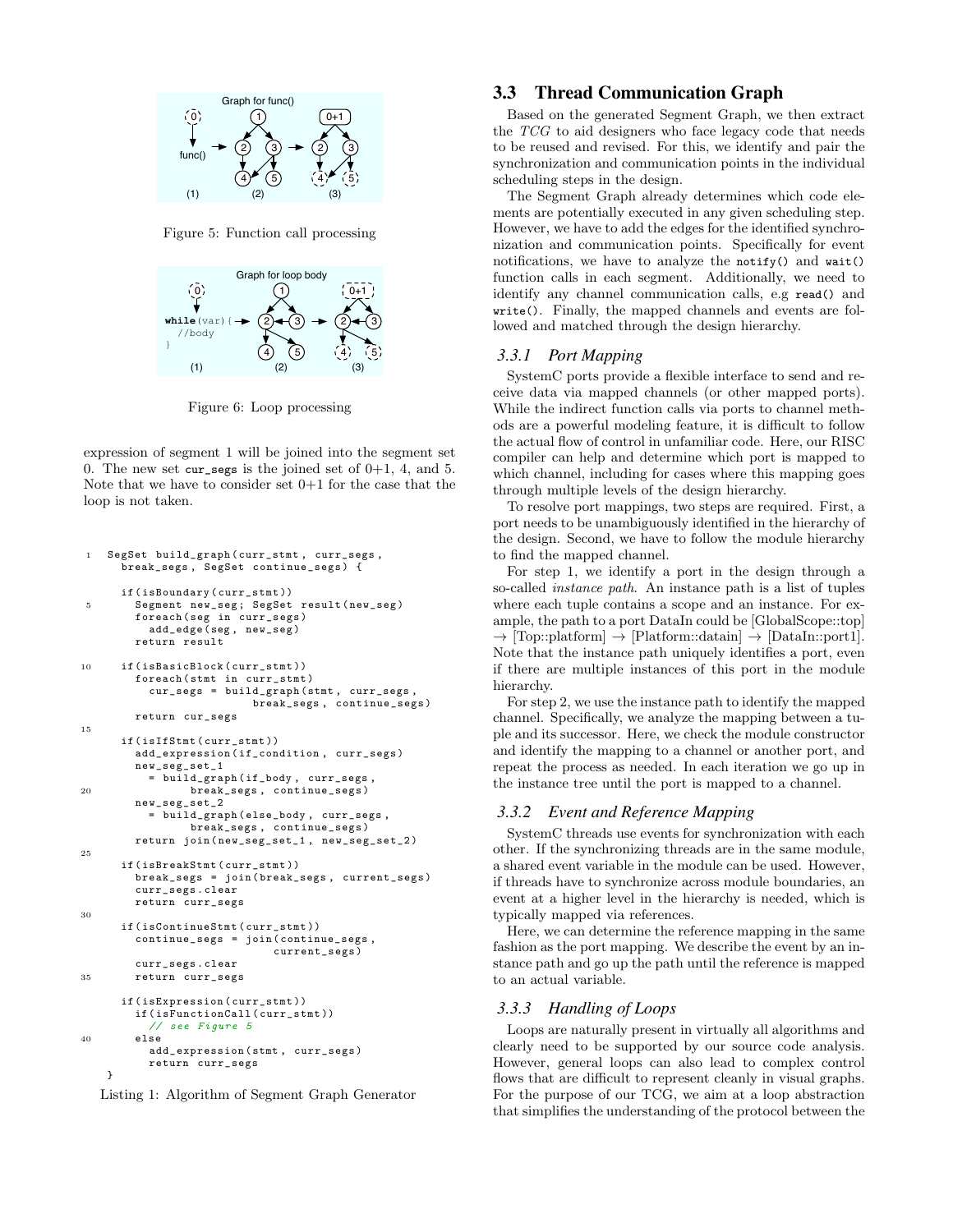communicating parties. Specifically, our goal is to visualize the overall sequential flow of exchanged messages, in similar manner as exhibited by message sequence charts [10].

For our TCG, we support loops in one of two ways. On the one hand, we can assume that each loop will be taken at least once. On the other hand, loops can be unrolled. By default, our TCG assumes the first option because not every loop can be unrolled. Additionally, loop unrolling can lead to state explosion and often decreases the readability of the TCG.

In context of communication protocols, it is reasonable to assume that the sender and the receiver are exchanging messages equally. Listing 2 shows an example where thread1 notifies thread2 ten times. Here, the sender and the receiver are exchanging messages and thus the associated notify() and wait() functions must be called equally often. Figure 7 shows the TCG for the example in Listing 2. The graphs shows that the loop is taken at least once.

```
void thread1 () {
2 for (int i = 0; i < 10; i++) {
       event . notify ( SC_ZERO_TIME );
4 /* Do some stuff */
       wait ( SC_ZERO_TIME ); } }
6 void thread2 () {
     for (int i = 0; i < 10; i++) {
       wait (event);
       /* Do some stuff */ } }
```
Listing 2: Producer and consumer example



Figure 7: Example of a loop with synchronization

### 3.4 Module Hierarchy

We can use the SystemC IR to determine the module hierarchy of the design model in two steps. First, we identify the top module of the design. Unless explicitly specified by the designer, we assume that the top module is declared in the function sc\_main. From the declaration, we can then derive the module definition. Finally, we can traverse the hierarchy of the design as described in Listing 3.

```
traverse_hierarchy (ModuleDefintion md) {
2 foreach ( ModuleInstance mi
         in get_all_sub_mdules ( md )) {
       4 traverse_hierarchy ( get_module_definition ( mi ))
     }
6 }
```

```
Listing 3: Traversing the module hierarchy
```
The function traverse\_hierarchy() takes the module definition  $md$  and iterates over all its child modules. For each child module instance  $mi$ , the corresponding module definition is determined and the function traverse\_hierarchy() is called recursively.

## 3.5 Optimization and Designer Interaction

The system designer has a set of configuration options and parameters available to get a better picture of the design. For example, the designer can select what types of edges should be displayed for the communication. Our TCG distinguishes native event notifications, primitive, and hierarchical channel communication.

The system designer can also select only a subtree of the module hierarchy or a subset of the SystemC threads for which the TCG will be generated. Thus, the designer can easily choose and focus on the points of interest and see the communication and dependencies between them.

Finally, pseudo comments may be used to indicate loop unrolling and wait statements can be annotated and labeled. This information is then displayed in the generated graph for enhanced readability.

Overall, the system designer can quickly and iteratively generate custom charts, getting more familiar, and obtaining a better picture of the model and its components.

#### 3.6 Visualization

Our RISC compiler performs the analysis and graph generation based on the internal representation of the model and generates DOT files [11] for the Segment Graph and TCG. These files can then be visualized by the DOT tools, e.g. as interactive chart on screen or as PDF.

### 3.7 Accuracy and Limitations

The current implementation of our fully automated compiler has some limitations. We cannot handle pointers. Also, currently we cannot match array indices in port mappings.

Our compiler produces charts which are giving an impression of the communication behavior. However, static analysis can misinterpret situations and illustrate too many or too few communication edges. As mentioned, a picture is worth a thousand words (and even if a few words are inaccurate, the picture helps a lot in quick comprehension). For instance, in Figure 11 we can see immediately that the master  $m_1$  requests the bus through the arbiter. After the arbiter acknowledges the request, master m1 starts communicating to the slave. We should emphasize that our TCG generator is fully automated and quickly visualizes identified communication patterns without designer interaction. The generated illustrations may be inaccurate in minor aspects (limitations listed above), but they nevertheless convey an overall image that is helpful for getting to understand the source code quickly.

## 4. EXPERIMENTS

We have evaluated our TCG generation from SystemC source code on a Mandelbrot graphics application, an AMBA bus model, and the S2CBench benchmark set. For all examples, we tested both our hierarchical and communication analysis.

## 4.1 Mandelbrot Renderer

The Mandelbrot example computes a stream of Mandelbrot [12] images and as such is a representative for highly parallel graphics applications. The source code is complex, heavily instrumented with macros for customization. Here, we choose 2 parallel renderer modules.

The Mandelbrot module hierarchy is shown in Figure 8.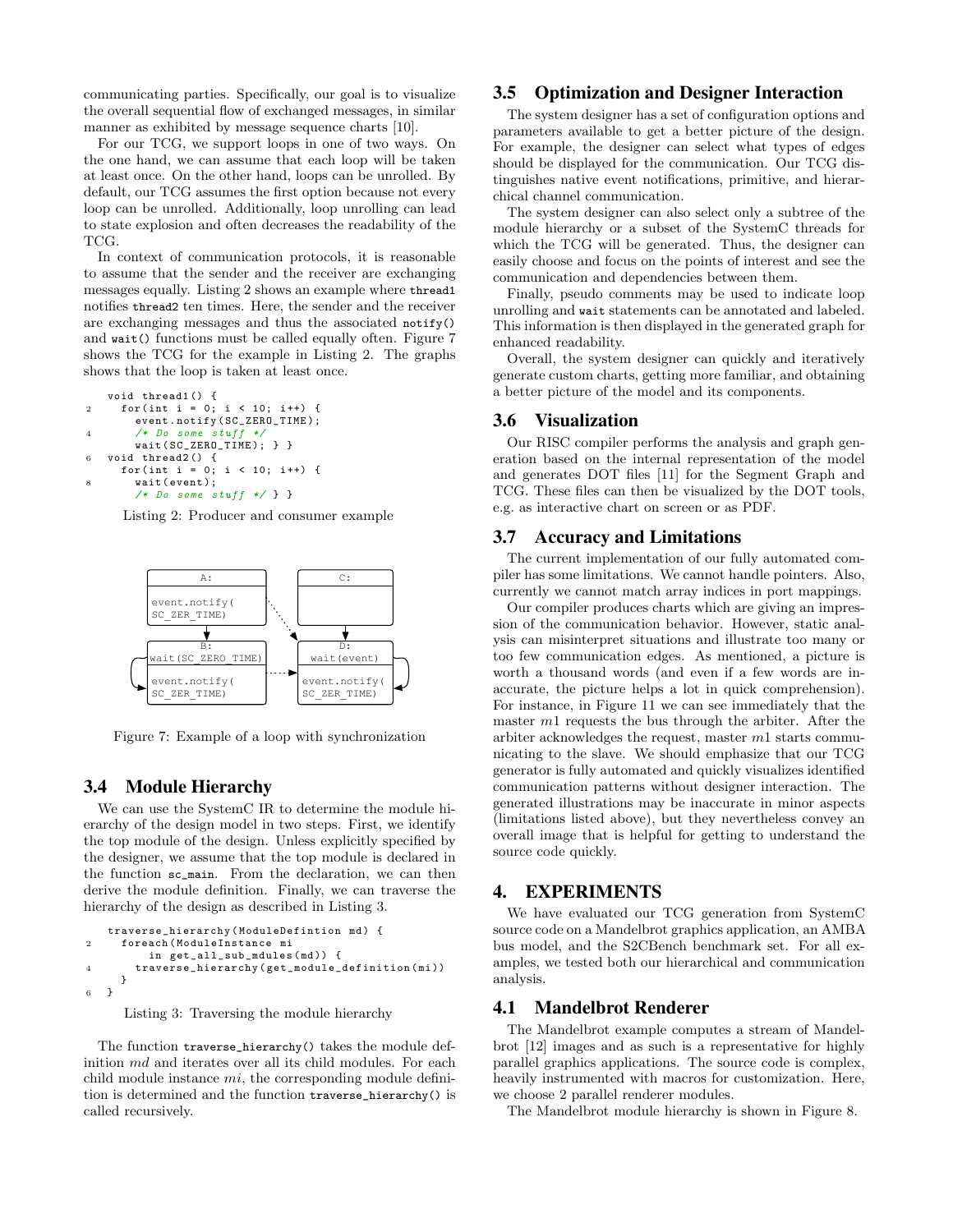Top top

- +- DataChannel c1 +- DataChannel c2
- 
- +- Stimulus stimulus
- +- Platform platform
	- +- DataIn din
		- +- DUT dut +- main (thread) +- mb1 (thread)
			- +- mb2 (thread)
		- +- mb3 (thread)
		- +- mb4 (thread)
	- +- DataOut dout
- +- Monitor monitor

Figure 8: Module hierarchy of the Mandelbrot

We can deduce that the modules Stimulus and Monitor feed data in and out of the Platform and in turn the DUT (Design Under Test) (via  $DataIn$  and  $DataOut$ ). The  $DUT$ hosts one main and four worker threads  $mb1, mb2, mb3,$  and  $mb4.$ 

Next, we performed behavioral analysis and generated TCG, such as Figure 9. The INIT segments start threads and the solid arrows illustrate the transitions between the segments. The dashed arrows show the event synchronization. The generated Figure 9 focuses on the synchronization between the main and worker threads in the module DUT. We can see that the thread main notifies the worker threads  $mb1, mb2, mb3, and mb4$  when data is available and both respond back to main.

Figure 10 shows a higher level of communication analysis, where our RISC compiler first analyzed the module hierarchy and channel binding to identify the port mapping. Then it followed the port mapping through the different module levels and associated them with the corresponding read() and write() function calls. The resulting communication and data flow is generated in Figure 10. We can easily see that the data flows from Stimulus via DataIn into the DUT where the coordinates are processed. An image is then sent via DataOut to the Monitor module.

For both diagrams the assumption that loops are taken once fits very well. The combination of the structural and behavioral analysis provides quick insight into the behavior of the design.

# 4.2 AMBA Bus Model

As an example with complex multi-component communication, we reimplemented an AMBA bus model from [13] at TLM abstraction. The generated module hierarchy is shown in Figure 12.

The corresponding TCG for a BWRITE operation is shown in Figure 11. Here, the red dashed lines represent event notifications and blue dashed lines communication via channels. We can clearly see that master  $M1$  requests the bus through the arbiter via the event areq1. In turn, the arbiter grants the bus to M1 via the agnt0 event. Next, M1 uses the bus to send data via BD to the Slave, which receives the address via the Decoder. Without this chart, the designer would need to read and study the 498 lines of code and manually figure out the port mappings and execution dependencies.

## 4.3 S2C Testbench

Finally we have evaluated our TCG generation on the S2CBench [14], a benchmark suite of 16 synthesizable SystemC models that includes industrial, automotive, security, telecommunication, and consumer applications. Our RISC compiler accurately generates the module hierarchy and TCG for these examples<sup>1</sup>. Due to space limitations, we unfortunately cannot present the resulting graphs here.

Each TCG was generated in less than 34 seconds, where on average the compiler spent 15 seconds on AST creation (ROSE parser), 10 seconds for SystemC IR generation, and 9 seconds on the TCG.

- Top top
	- +- Channel master1\_to\_decoder
	- +- Channel master2\_to\_decoder
	- +- Channel address\_bus\_to\_decoder
	- +- Channel master1\_to\_data \_bus
	- +- Channel master2\_to\_data \_bus
	- +- Channel data\_to\_bus \_to\_slave
	- +- Channel decoder\_to\_slave
	- +- Channel master1\_to\_slave \_bwrite
	- +- Master1 m1
	- +- Master2 m2
	- +- Arbiter arbiter
	- +- DataBus databus
	- +- Slave slave
	- +- Decoder decoder

Figure 12: Module hierarchy of the AMBA bus

# 5. CONCLUSION

Becoming familiar with an unknown SystemC design is an often necessary and complex process. Designers have to identify communication patterns between threads and the behavior of individual components which can consume weeks of unproductive work.

In this paper, we propose the RISC compiler framework to analyze and identify structural, behavioral and communication aspects of SystemC models. Specifically, we automatically extract execution, synchronization and communication dependencies and visualize them quickly as Thread Communication Graphs (TCG).

The experimental evaluation of our framework using more than a dozen SystemC examples from different application domains shows that the automatically generated module hierarchy and visual communication charts are very helpful for system designers in becoming familiar with legacy or third party source code.

In future work, we plan to extend our approach for models with detailed timing and advanced TLM 2.0 semantics.

#### ACKNOWLEDGMENT

This work has been supported in part by substantial funding from Intel Corporation for the project titled "Out-of-Order Parallel Simulation of SystemC Virtual Platforms on

<sup>&</sup>lt;sup>1</sup>For six of the 16 benchmarks, we manually replaced indexed array variables with regular ones, since our RISC compiler currently cannot match array indices in port mappings.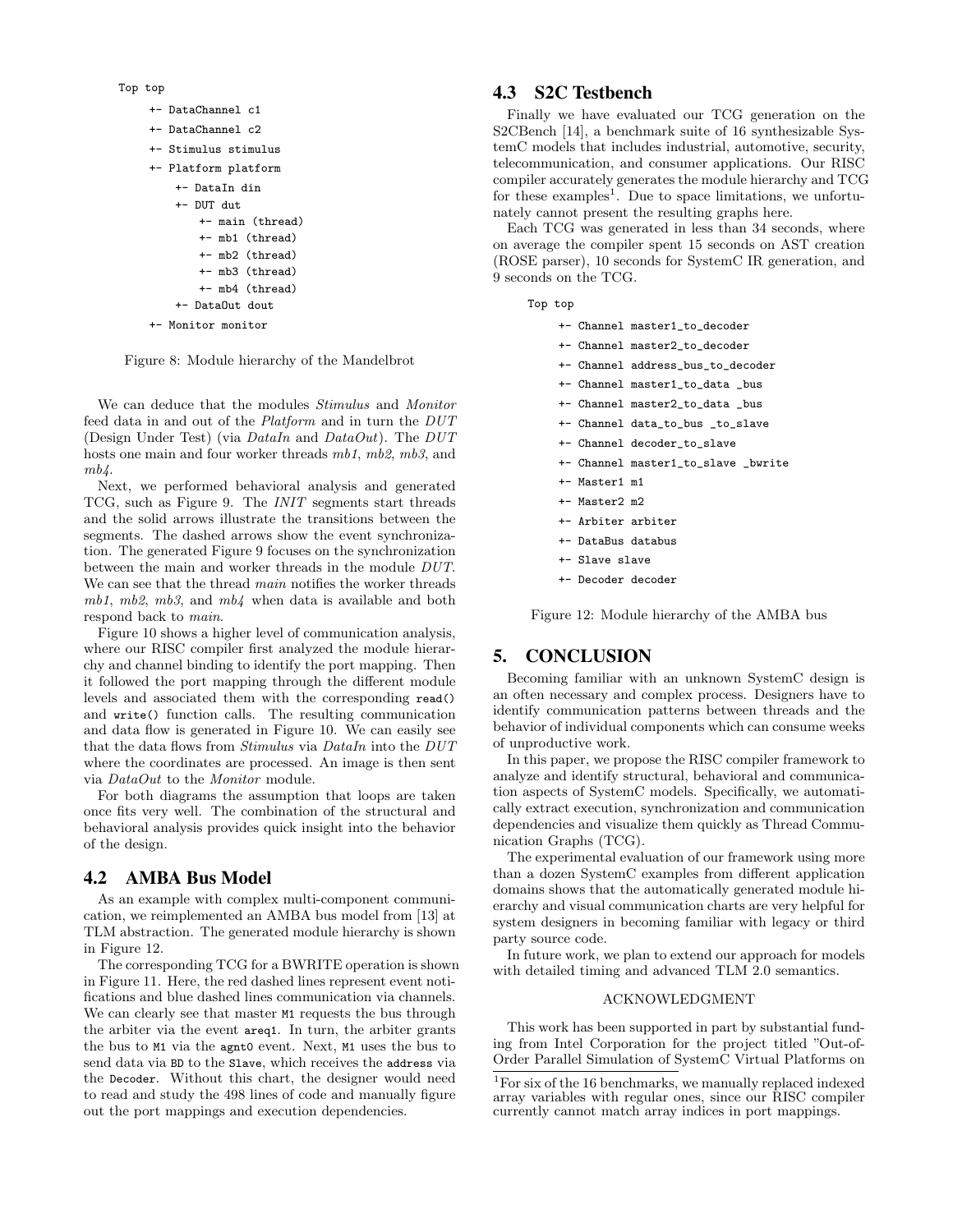

Figure 9: Mandelbrot TCG for DUT



Figure 10: Generated Mandelbrot TCG with data flow from Stimulus via DUT to Monitor



Figure 11: Communication Graph generated from an AMBA bus model for a BWRITE operation